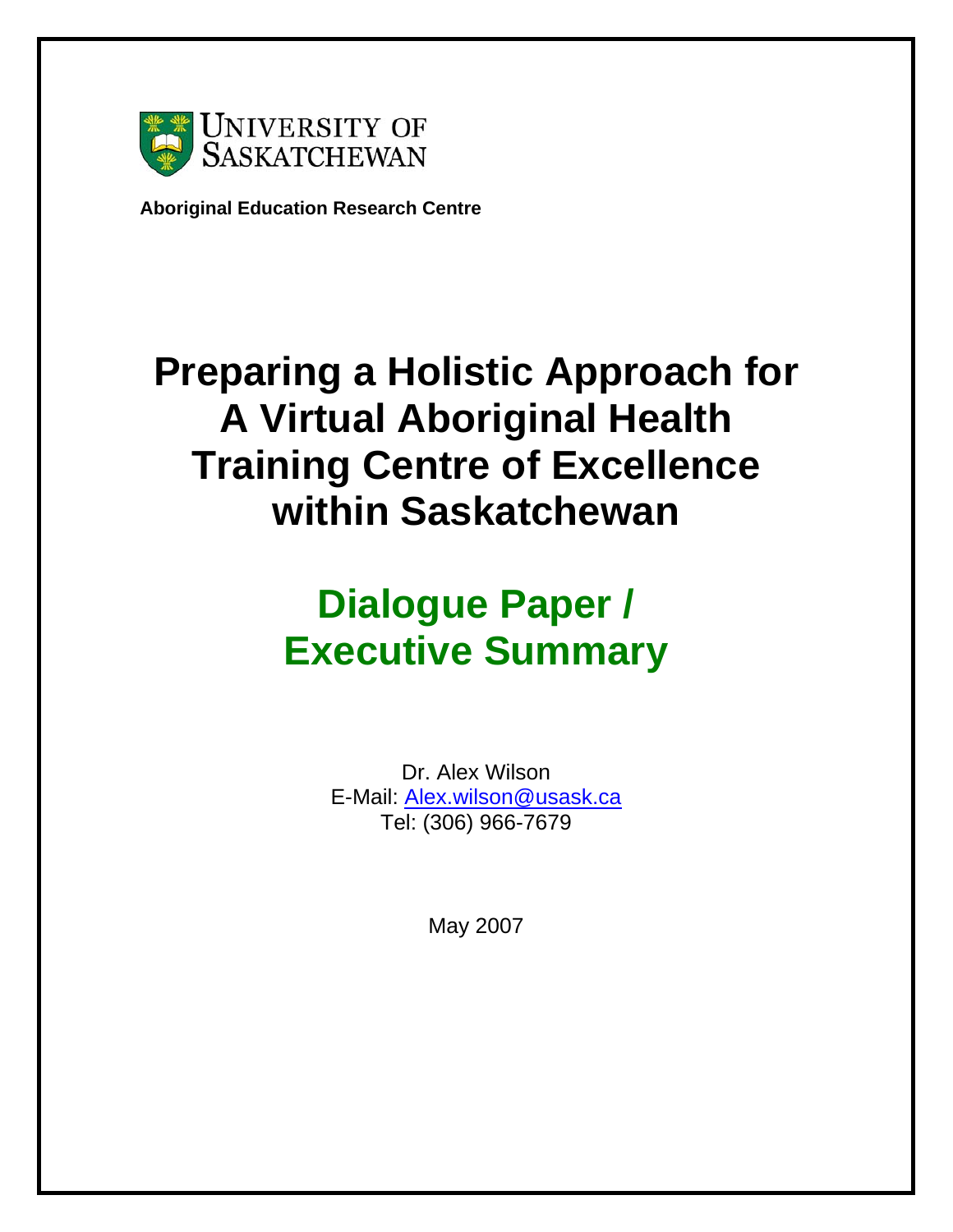**Introduction** The Province of Saskatchewan, along with the Government of Canada, is determined to develop innovative strategies that will attract, engage and retain an Aboriginal health care workforce. In 2006, as part of this commitment, the Province announced that, working in partnership with Aboriginal Peoples, it would look into the creation of a virtual Aboriginal health training and workforce development "Centre of Excellence".

**A Holistic Approach** is desired to create a place where diverse views can be put forward, valued and assist in contributing to new understandings. Applying a holistic approach will assist in creating an 'ethical space' among all partners.

**Issues** identified as affecting Aboriginal health training and workforce development include the following: community ownership and local design and control of health services; traditional Aboriginal and Western health and wellness concepts and practices; jurisdictional authorities and fiscal responsibilities; preparation of students for careers in the health sector; addressing gaps in employment and science training; recruitment and retention of Aboriginal individuals in health-related education and training; creating a welcoming environment for Aboriginal individuals at health sector workplaces; and recruitment and retention of health workers in Aboriginal communities.

**Saskatchewan Initiatives** already underway show our province is a leader in health training and workforce development for Aboriginal Peoples. Some of the initiatives include: Partnerships for Building a Representative Workforce; Northern Inter-Tribal Health Authority (NITHA): Capacity Development Program; Native Access Program to Nursing / Medicine (NAPN); Nursing Education Program of Saskatchewan (NEPS); Kawacatoose First Nation Practical Nursing Program; Northern Health Sciences Access Program (NHSAP); and SAHO Aboriginal Awareness Training.

**A Centre of Excellence** attracts people who are leaders, innovators and experts in their fields, including community-based partners, representatives of government, industry and academic sectors. Tasks typically taken on by centres of excellence include: advancing knowledge in an area by conducting research and gathering information and data; sharing information with and transferring knowledge to communities, government and other stakeholders; developing and improving capacity among underrepresented groups; improving the connections and communications among diverse professional, community, government stakeholders; providing policy advice to government and other stakeholders; and developing and strengthening partnerships and networks between stakeholders. The term virtual describes something created or simulated using computers or computer networks. To create a virtual centre of excellence reflects a vision for the centre as a place or network where people will be able to interact, communicate and learn from each other, regardless of their physical location.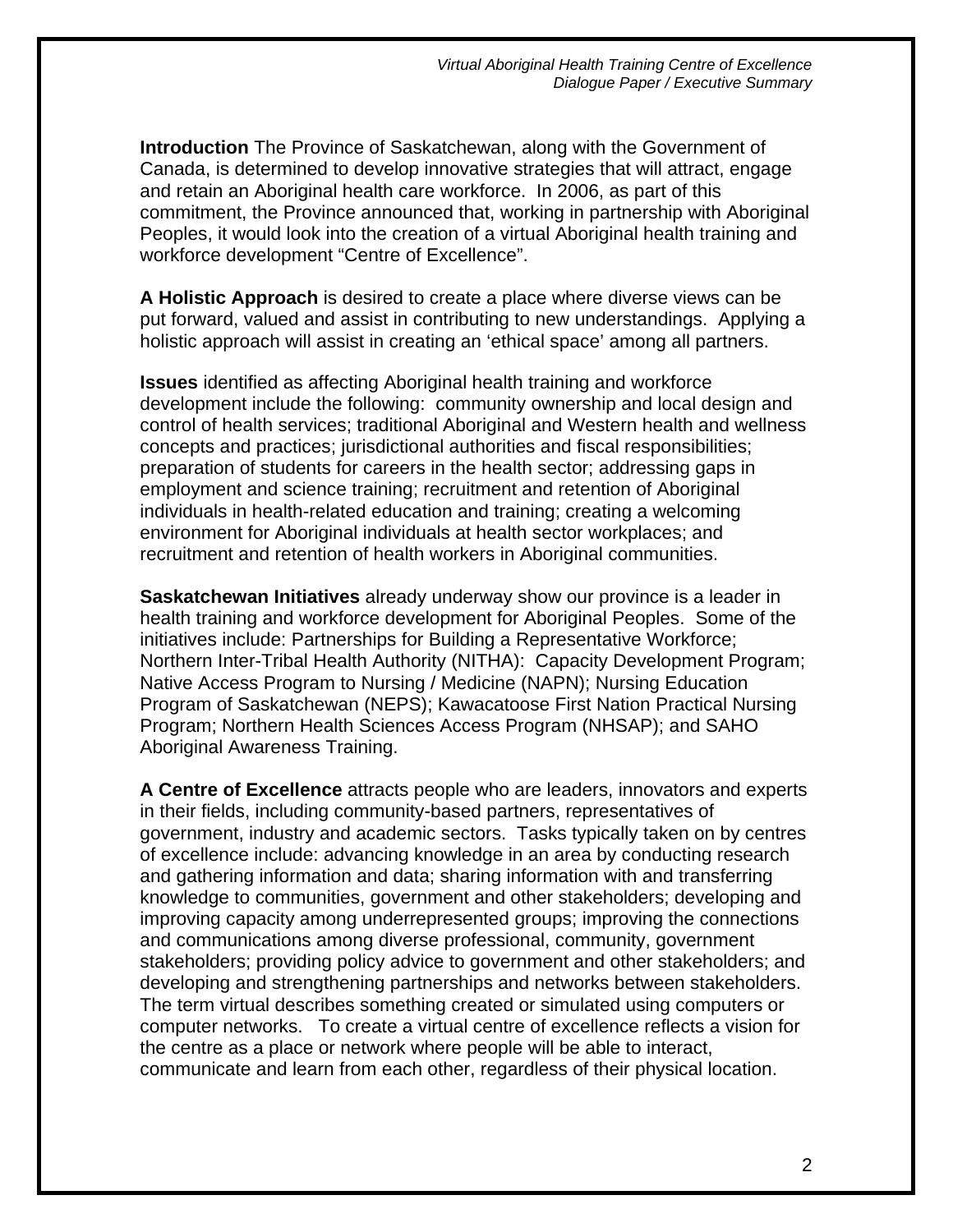*Virtual Aboriginal Health Training Centre of Excellence Dialogue Paper / Executive Summary* 

**Centre of Excellence Models** within Canada include: Aboriginal Learning Knowledge Centre (ABLKC), National Aboriginal Health Organization, The Prairie Women's Health Centre of Excellence, Centre of Excellence for Child Welfare, and the Atoskiwin Training and Employment Centre of Excellence.

**Imagining a Saskatchewan Model** involves examining a number of features useful in developing a holistic approach to a comprehensive Virtual Aboriginal Health Training Centre of Excellence. The illustration framework is based on activities found in other centres of excellence and is not intended to be prescriptive to those involved in a dialogue or consultation process.

| Goal:           | Virtual Aboriginal Health Training                                                                                                                                                                                                                                                        |
|-----------------|-------------------------------------------------------------------------------------------------------------------------------------------------------------------------------------------------------------------------------------------------------------------------------------------|
| Stakeholders:   | <b>Health Training Users and Providers:</b><br>Individuals, Organizations, Networks and Communities                                                                                                                                                                                       |
| Key Activities: | Partnership Building and Networking<br>Knowledge Exchange and Knowledge Transfer<br><b>Policy Advice</b><br><b>Research and Consultation</b><br><b>Educational Programming</b><br><b>Support Services and Retention Services</b><br><b>Recruitment to Health Training and Professions</b> |